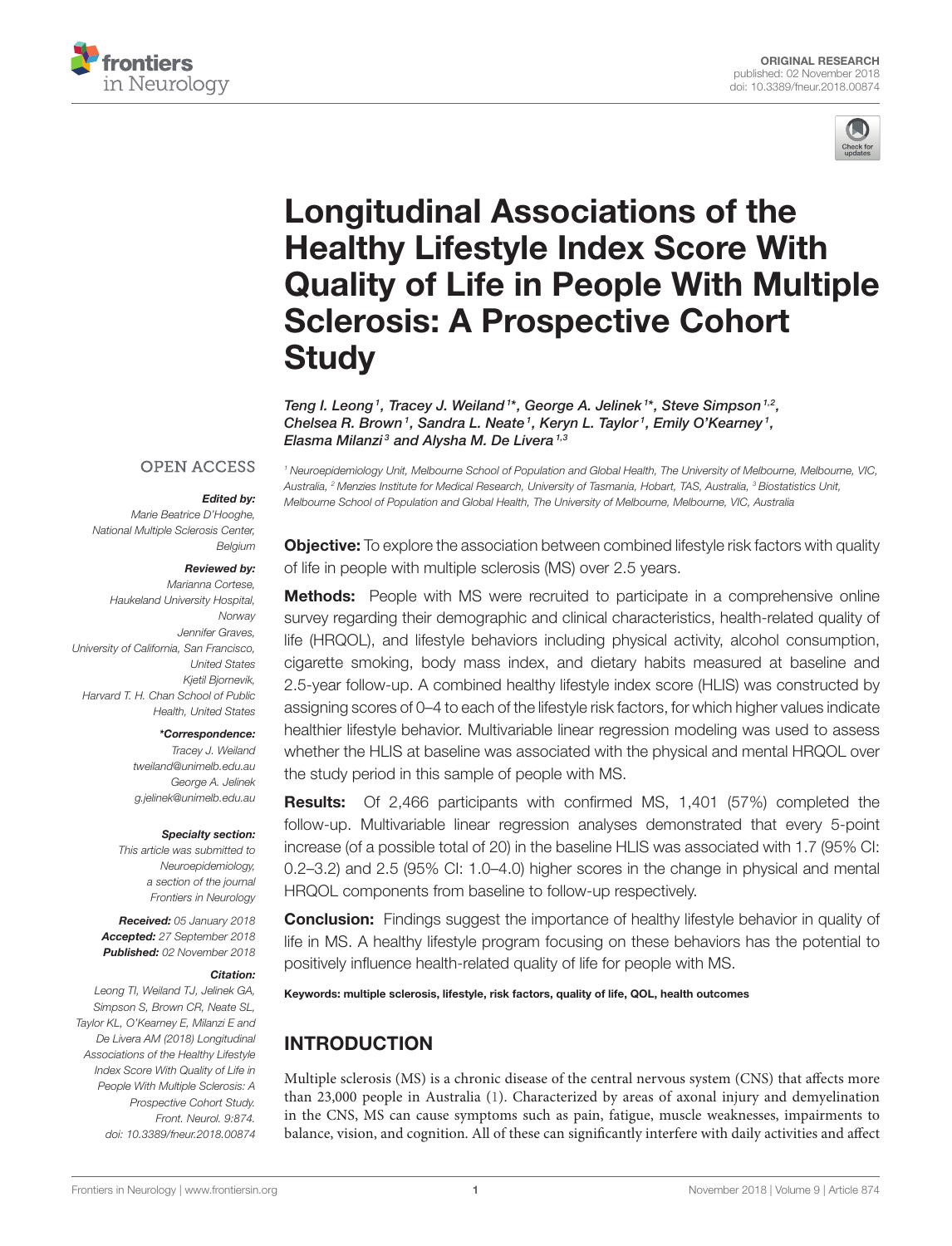health-related quality of life (HRQOL) [\(2\)](#page-7-1). HRQOL is a multidimensional measure that assesses physical, mental and social functioning and how these domains are affected by disease.

The risk of MS is influenced by a complex interplay of genetic and environmental risk factors [\(3–](#page-7-2)[8\)](#page-7-3). While susceptibility to MS is influenced by genetics, environmental factors play an important role in the risk for development and progression of the disease. These environmental risk factors comprise of a number of lifestyle risk factors, some of which can be potentially modified.

Several studies have established associations between individual lifestyle risk factors such as physical activity [\(9\)](#page-7-4), dietary habits [\(10\)](#page-7-5), BMI [\(11\)](#page-7-6), alcohol consumption, and smoking [\(12,](#page-7-7) [13\)](#page-7-8) with HRQOL in MS. These findings were mostly limited by the cross-sectional study design, which could not reveal the dynamics of association (that is, they could not account for the possibility of reverse causality). Few other studies have examined direct associations of lifestyle risk factors with the progression of MS in terms of HRQOL. One longitudinal study, which included people with relapsing-remitting MS only, found associations between physical activity and HRQOL [\(14\)](#page-7-9). Another one-year randomized controlled trial of a low-fat, plant-based diet found a statistically significant association with the mental health composite of HRQOL but no association with physical HRQOL [\(15\)](#page-7-10). Only a small sample of participants ( $n = 61$ ) with limited ethnic diversity were included in this study.

In this study, we adopted a longitudinal observational design, with data collected at two time points from a large international cohort of people with MS. This enabled a prospective examination of the associations between lifestyle risk factors at baseline and HRQOL at the follow-up. To investigate aggregated lifestyle patterns in people with MS, we first generated a healthy lifestyle index score that consisted of the five modifiable-lifestyle risk factors—physical activity, dietary habits, BMI, alcohol consumption, and smoking—modeled on previous scores used in cancer research [\(16,](#page-7-11) [17\)](#page-7-12). We then explored the prospective association of this index score at baseline with physical and mental health HRQOL over the study period in this sample of people with MS.

# METHODS

### Participants and Recruitment

This research involved the analysis of a large international sample of longitudinal data in people with MS who were followed up over a 2.5-year timeframe after baseline surveys undertaken in 2012. The methodology, participant demographics and inclusion/exclusion criteria have been detailed previously [\(18\)](#page-7-13). In brief, in a general invitation, participants were recruited from MS societies' websites, MS blogs and social media. Participants with self-reported formally diagnosed MS were encouraged to take part. Respondents under 18 years of age were excluded.

### Data Collection

An online survey platform, SurveyMonkey<sup>TM</sup> was used to conduct the survey. Participants read an information sheet before giving consent for continuing the survey. Contact details were recorded to facilitate follow-up. Multiple email reminders were sent to maximize follow-up and for those participants without a valid email address, contact was attempted through alternative means (e.g., Facebook, phone).

The comprehensive online survey consisted of 100 major items at baseline and 111 major items at 2.5 year follow-up and took approximately 40 min to complete. All data were selfreported and stored in a re-identifiable form. Specific items exploring the combined effect of lifestyle risk factors including dietary habits, BMI, physical activity, alcohol consumption, and smoking on the outcome HRQOL were included. Other variables relevant to the analyses were also included, such as gender, age, education, use of disease modifying drugs (DMD) and Patient-Derived MS Severity Score (P-MSSS). Details of these measures are described below.

#### Age

Participants' ages at 2.5 year follow-up were used and calculated with date of birth and date of survey completed.

#### Education

Participants' education levels were categorized into two categories: (a) No formal education or primary school; and (b) secondary school or above.

#### DMD Use

Participants were categorized as either (a) currently using DMD (within a provided list of 24 DMDs) or (b) not currently using DMD.

### P-MSSS

The P-MSSS is an algorithm derived from adjusting disease duration and mean ranks of the Patient-Determined Disease Steps (PDDS) [\(19\)](#page-7-14). The PDDS is a validated patient-reported outcome of disability in MS focusing mainly on the walking ability of the person and has been shown to correlate with the Expanded Disability Status Scale (EDSS) [\(20\)](#page-7-15).

#### Dietary Habits

Diet quality at the time of the data collection was assessed using a modified version of the Diet Habits Questionnaire (DHQ) [\(21\)](#page-7-16). It was modified from the original 24-item dietary assessment tool that assesses the type and quality of fat intake and fiber, fruit, vegetable and omega-3 consumption. One item related to alcohol and three items on sodium intake were removed. The rationale for removing these items was that alcohol was measured separately in the survey and sodium intake was not considered a major influence at the time of the baseline survey. A total DHQ score was calculated from the 20-item questionnaire by giving equal weight to all items. Higher scores indicated healthier dietary behavior. The original 24-item tool has been validated in an Australian cardiac disease population [\(21\)](#page-7-16).

### BMI

BMI was assessed according to the World Health Organization criteria and defined as a person's weight in kilograms divided by their squared height in meters (kg/m<sup>2</sup>), and was categorized as defined a priori [\(17\)](#page-7-12).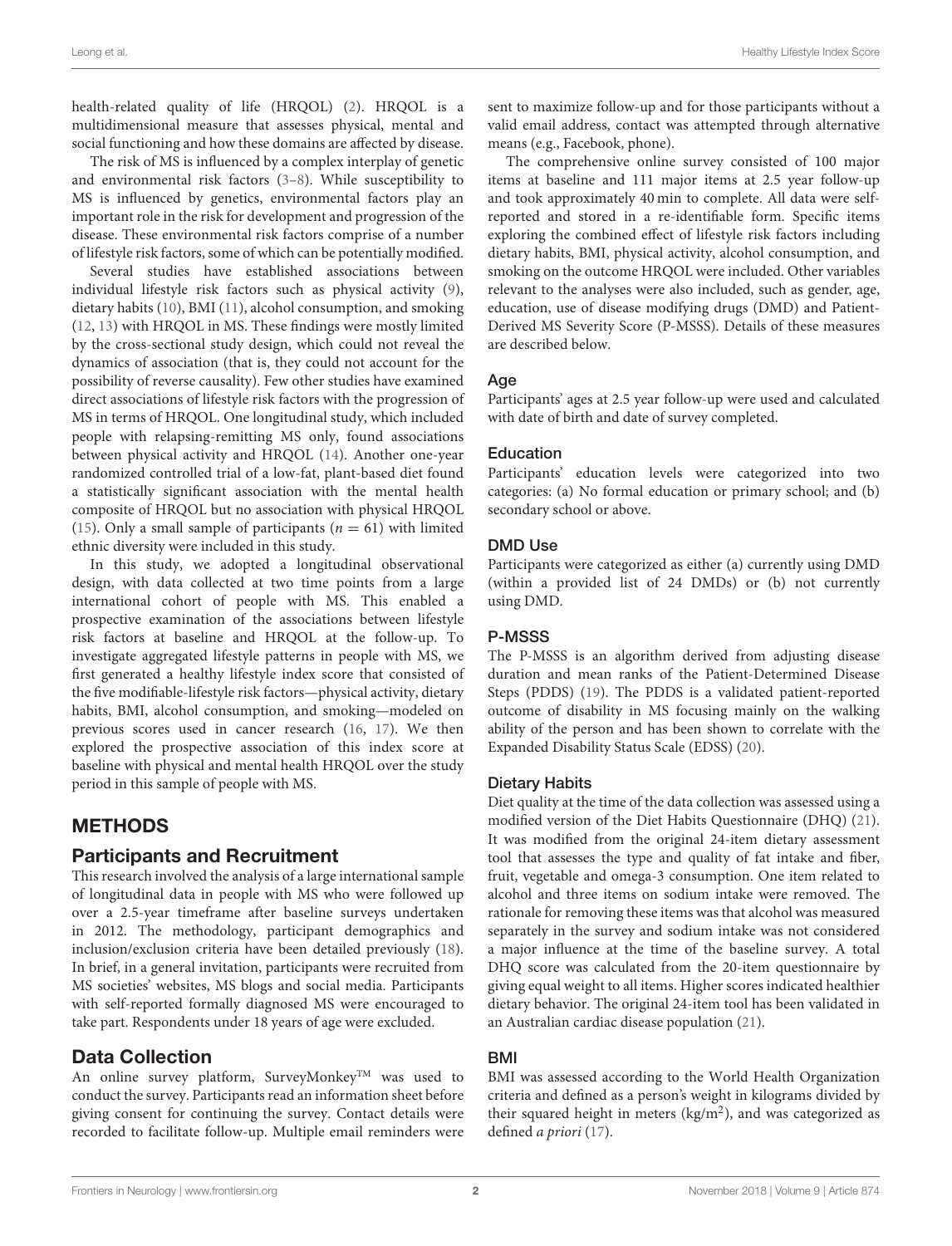#### Physical Activity

Physical activity was assessed with the International Physical Activity Questionnaire Short Form (IPAQ-SF) [\(22\)](#page-7-17) which measures the frequency and duration of physical activity participation in the past 7 days. A combined total score can be computed to metabolic equivalent of task (MET) minutes per week which has been validated in MS populations [\(23\)](#page-8-0). Higher values indicated more active lifestyle behavior.

#### Alcohol Consumption

Alcohol consumption was measured by frequency and volume in standard drinks. Participants were advised on the study's definition of standard drinks which was equivalent to 10 g of ethanol. This definition included the following examples: one glass of full strength beer (285 ml); two 285 ml glasses of low strength beer; one 100 ml glass of wine; or 30 ml nip or equivalent of mixed spirits. The frequency of alcohol use was collected on an 11-point scale ("never drink" to "drink daily") and collapsed to a 5-point scale (non-drinker, rarely, <1/week, 1 day/week to 3 days/week, 4 days/week to daily). The volume of alcohol consumption was collected on an 11-point scale ("not applicable" to "10+ standard drinks per day"). Data were then re-calculated to average daily ethanol consumption in grams.

#### Smoking

Smoking was assessed by smoking status (never, current, previous); frequency of smoking among current smokers (15 or less cigarettes per day, or more than 15); and time since quitting among former smokers (10 or more years, or less than 10).

### Health-Related Quality of Life

HRQOL was assessed using the Multiple Sclerosis Quality of Life-54 questionnaire (MSQOL-54) that was developed from the 36- Item Short Form Health Survey (SF-36) supplemented with 18 items relevant to MS. The MSQOL-54 produces two composite scores for physical health (PHC) and mental health (MHC) determined from a weighted sum of selected subscale scores [\(24\)](#page-8-1). PHC consists of eight sub-domains namely, physical function, health perceptions, fatigue/energy, physical role limitations, pain, sexual function, social function, and health distress. MHC consists of five sub-domains, namely, cognitive function, emotional role limitations, emotional well-being, health distress, and overall quality of life. Higher scores indicate better quality of life. The questionnaire has been extensively validated with high reliability and strong construct validity across different populations of people with MS [\(25–](#page-8-2)[27\)](#page-8-3).

### Index Construction

In order to quantify the combined impact of lifestyle risk factors, (a) dietary habits, (b) physical activity, (c) alcohol consumption, (d) smoking, and (e) BMI were collected from the data to create a healthy lifestyle index score (HLIS). "Healthier" and "less healthy" behaviors for each lifestyle risk factor in the HLIS were defined *a priori* [\(17\)](#page-7-12). The cut-offs used along with the modifications are described in detail in the proceeding paragraphs.

The HLIS was constructed from the sum of five lifestyle risk factor component scores by assigning a 5-category score (0 to 4) to each component. The overall health index ranged from 0 to 20, with higher values indicating adherence to a greater number of healthy lifestyle behaviors.

The score for diet was generated by categorizing the values of total DHQ score for the participants into five quintiles. This means that the highest 20% of answers were assigned with the highest score, four, and the lowest 20% answers with the lowest score, zero. The lowest score was defined as having less than 68 in total DHQ score. A score of one was generated for those with 68 to less than 77; a score of two for those with 77 to less than 84; a score of three for those with 84 to less than 91; and a score of four for those with 91 to 100 in total DHQ score.

For BMI, the lowest score, zero, was generated for those with BMI greater than 29, a score of one for BMI between 26 to less than 29; a score of two for BMI between 24 to less than 26, a score of three for BMI between 22 to less than 24; and a score of four for BMI less than 22.

For physical activity, the total MET minutes per week were converted to MET hours per week. The lowest score for physical activity was defined as undertaking less than 45 MET hours per week. Other physical activity quintile scores were defined as (1): between 45 to less than 69 MET hours per week; (2): between 69 to less than 96 MET hours per week; (3): between 96 to less than 134 MET hours per week; and (4): more than 134 MET hours per week.

The healthiest behavior for smoking was defined as "never smoked," which was assigned a HLIS score of 4. Other categories were defined as (0): current smokers who smoked more than 15 cigarettes per day; (1): current smokers who smoked less than or equal to 15 cigarettes per day; (2): ex-smokers who quit less than 10 years ago; and (3): ex-smokers who quit 10 years or more ago.

For alcohol consumption, a score of 0 was assigned to those consuming an average of greater than or equal to 20 (g/day) of ethanol; a score of 1 was assigned to consuming greater than or equal to 10.0- and less than 20 (g/day); a score of 2 was assigned to consuming an average of greater than or equal to 5 and less than 10 (g/day); a score of 3 was assigned to consuming an average of more than 0 and less than 5 (g/day); and a score of 4 was assigned to those reporting no alcohol consumption.

# **Ethics**

The original research received ethics approval from the University of Melbourne (HEAG ID: 1545102) and St Vincent's Hospital Melbourne Human Research Ethics Committee (LRR055/12).

# Data Analysis

Data were analyzed using Stata, version 13 (StataCorp, College Station, TX, USA). We provided descriptive characteristics of included variables. Continuous variables were summarized using mean and standard deviation and skewed data were presented using median and interquartile range. Categorical variables were summarized using frequency and percentages. For each mental and physical HRQOL component, using linear regression models, we presented an overall prospective analysis.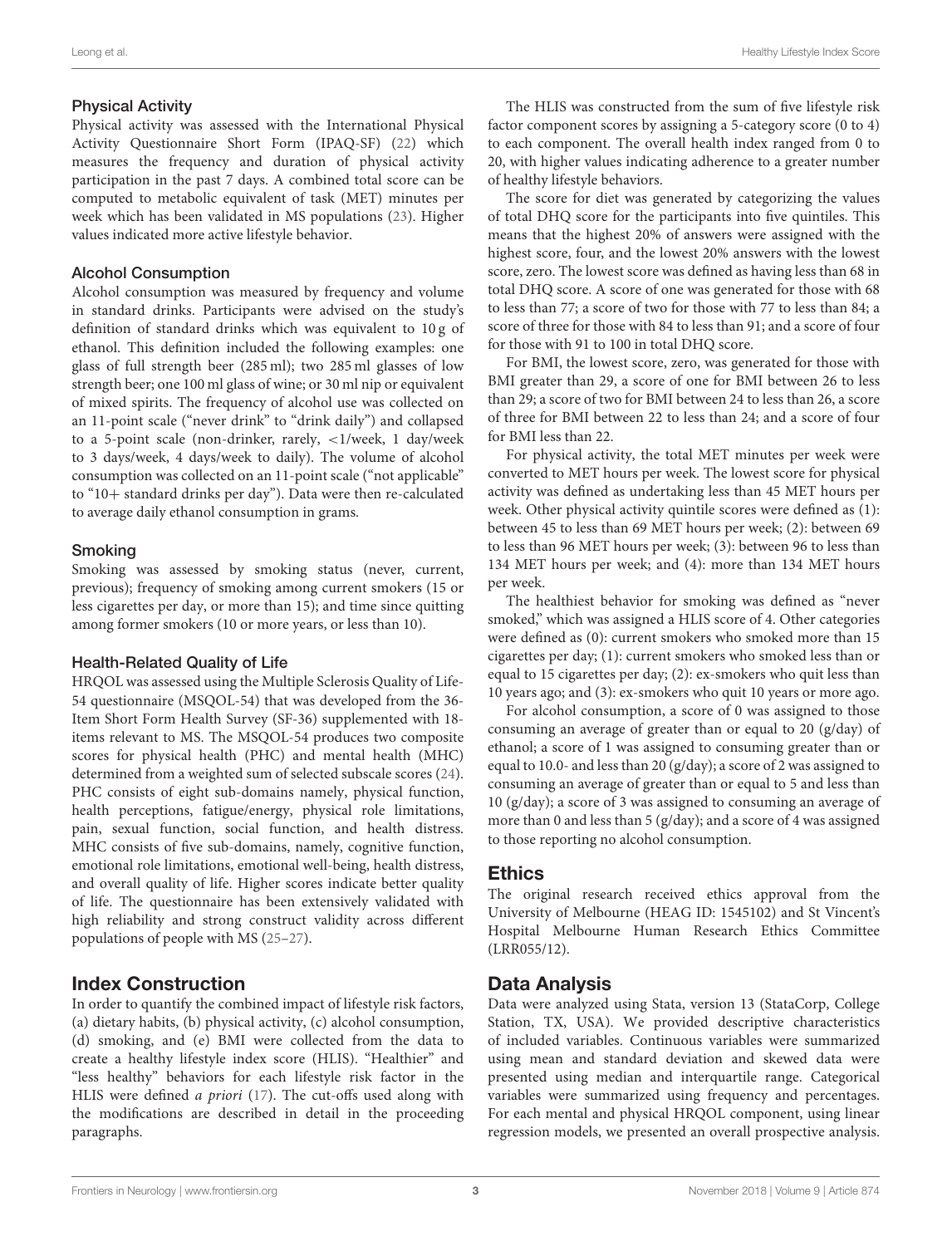Leong et al. Healthy Lifestyle Index Score

We looked at prospective associations between baseline HLIS and 2.5 year HRQOL with and without adjustment for covariates, but adjusting for baseline HRQOL, and therefore exploring whether the baseline HLIS is associated with the change in HRQOL from baseline to 2.5 years. We identified our covariates a priori, using expert subject-matter knowledge based on previous literature [\(9–](#page-7-4)[12,](#page-7-7) [28\)](#page-8-4). Using likelihood ratio tests, the assumptions of linear associations between the continuous measures and the outcomes were tested by comparing regression models with categorical (quartile groupings) and pseudo-continuous variables. Analyses were restricted to those with self-reported doctor-diagnosed MS at baseline and complete-case analysis was used (i.e., restricted to participants with complete data). The impact of complete dropout at follow-up was investigated using summary statistics based on the baseline characteristics of those missing at follow-up.

# Additional Analyses of a Modified and a Rescaled Index

Although the exact potential protective mechanism of alcohol use is unclear, several other studies have observed this U or J-shaped association with disability and HRQOL in people with MS [\(12,](#page-7-7) [29\)](#page-8-5), as well as with cardiovascular health and total mortality [\(30,](#page-8-6) [31\)](#page-8-7). Moderate use of alcohol has also been observed to be associated with a reduction in systemic inflammation [\(32\)](#page-8-8). As MS has been widely seen as an autoimmune inflammatory disease [\(33\)](#page-8-9), moderate alcohol usage may potentially positively impact on immune function. As there is no clear evidence for or against moderate alcohol intake in people with MS, two additional analyses were undertaken to investigate the associations of (i) a modified and (ii) a rescaled version of the original HLIS with HRQOL in this cohort of people with MS. In the modified HLIS, a moderate consumption of alcohol (5.0 to  $\langle 10 \text{ g/day} \rangle$  was assigned with the highest component score of four, while those who never consumed alcohol were assigned with a score of two and highest alcohol consumption  $(>20 \text{ g/day})$  was assigned with a score of zero. In the rescaled HLIS, the alcohol consumption in the original HLIS was completely removed and the index was rescaled.

# RESULTS

Of 2,466 respondents with confirmed MS, 1401 (56.9%) completed the survey at follow-up. Comparisons between the baseline and follow-up data are shown in **[Table 1](#page-4-0)**. Of the 1,401 completers, 995 (71.0%) responded to items regarding lifestyle risk factors, allowing the generation of HLIS. The mean HLIS for these participants was 10.2 of a possible total of 20 (SD = 3.4) (**[Table 1](#page-4-0)**). The distribution of HLIS score is presented in a histogram for respondents at baseline and at 2.5 years (**[Supplementary Figure 1](#page-7-18)**). With regards to HRQOL, 1,358 (96.9%), and 1,316 (94.0%) completed responses for PHC and MHC respectively. The mean PHC and MHC scores were 60.9 (SD = 34.3) and 70.3 (SD = 20.4) respectively (**[Table 1](#page-4-0)**).

The results of the regression analyses on those who completed the follow-up survey are summarized in **[Table 2](#page-5-0)** for the physical health and mental health components. HLIS was included as a continuous term rather than a categorical term in our models as no evidence for non-linearity was found in the association between HLIS and the outcome (likelihood ratio test p-values >0.2). A total of 1,105 (∼79%) and 1,072 (∼77%) respondents who had complete information on covariates and HRQOL composite scores were included in the multivariable regression models for PHC and MHC respectively.

# Physical Health Composite

A strong positive association of HLIS with PHC was observed. Every 5-point increase in the HLIS at baseline was associated 1.7 (95% CI: 0.2–3.2) higher scores in the change in physical HRQOL component from baseline to follow-up. Models were adjusted for age, gender, education, P-MSSS, and DMD use.

# Mental Health Composite

HLIS also had strong positive associations with the mental health composite of MSQOL-54. Every 5-point increase in the baseline HLIS was associated with 2.5 (95% CI: 1.0–4.0) higher scores in the change in mental HRQOL component from baseline to follow-up. Models were adjusted for age, gender, education, P-MSSS, and DMD use.

Additional analyses of the associations between original HLIS and the two HRQOL composite scores are presented in **[Supplementary Table 1](#page-7-18)**. Compared to the original HLIS, for PHC, similar effect sizes were observed using modified HLIS, however the effect size attenuated when the rescaled HLIS with the complete removal alcohol consumption was used. For MHC, a slightly larger effect size was observed using the modified HLIS, however the effect size stayed similar when the rescaled HLIS was used. For completeness, we presented baseline characteristics of completers and non-completers at follow-up in **[Supplementary Table 2](#page-7-18)**. A detailed comparison of these characteristics has been described elsewhere [\(34\)](#page-8-10), where it has been shown that the completion of the 2.5-year wave is associated with healthier lifestyle and better health outcomes. In **[Supplementary Table 3](#page-7-18)**, we have also presented baseline characteristics according to baseline HLIS quartiles. Compared to people with MS in the first quartile, those in the fourth quartile tend to be younger and have lower disease severity.

# **DISCUSSION**

# Summary of Main Findings

Our data, based on a large international cohort, predominantly Western and English-speaking people with MS, revealed strong longitudinal associations between healthier lifestyle and better HRQOL in terms of physical and mental health composite scores of the MSQOL-54. This is the first longitudinal study to explore the effect of aggregated lifestyle risk factors on HRQOL in people with MS. Overall, the study participants appeared to have moderately healthy lifestyle, as indicated by the mean scores on the modified HLIS (**[Table 1](#page-4-0)**, **[Supplementary Figure 1](#page-7-18)**).

Our focus on HRQOL may be considered a strength of the study. Due to the incomplete reflection of disease burdens by traditional clinical endpoints such as physical disability, HRQOL has gained increasing clinical importance in MS management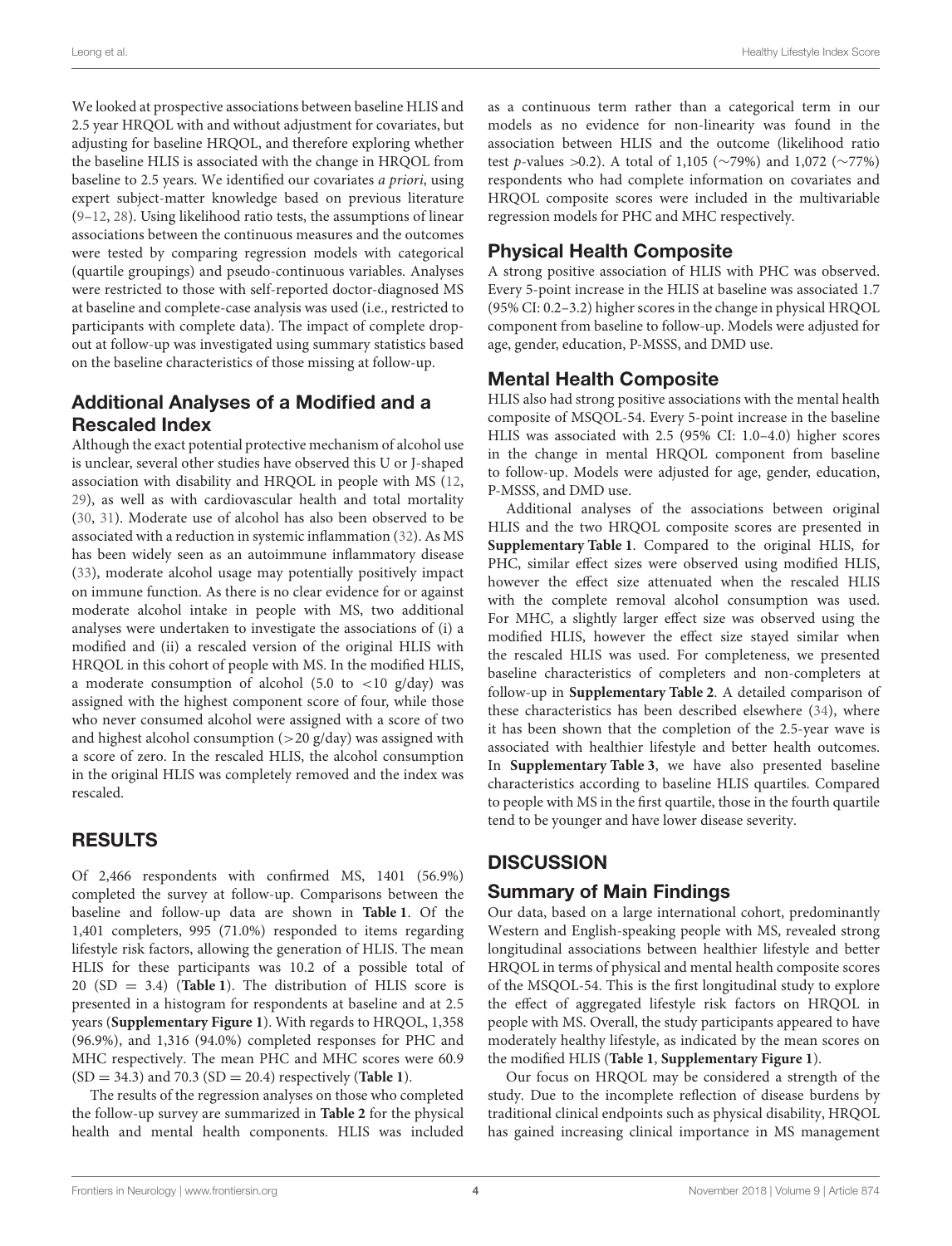#### <span id="page-4-0"></span>**TABLE 1** | Summary statistics of relevant variables.

|                   | Category or<br>numerical range |                                               | Longitudinal data |                                |                          |                                |  |  |
|-------------------|--------------------------------|-----------------------------------------------|-------------------|--------------------------------|--------------------------|--------------------------------|--|--|
| Variable          |                                | <b>Definition</b>                             |                   | Baseline ( $n = 2466$ )        | 2.5 years ( $n = 1401$ ) |                                |  |  |
|                   |                                |                                               | number            | Percentage (%)<br>or mean (SD) | number                   | Percentage (%)<br>or mean (SD) |  |  |
| Diet              | 0                              | 1st quintile $(< 68)$                         | 445               | 18.05                          | 252                      | 17.99                          |  |  |
|                   | 1                              | 2nd quintile (68 to $<$ 77)                   | 486               | 19.71                          | 266                      | 18.99                          |  |  |
|                   | $\mathbf{2}$                   | 3rd quintile (77 to $<$ 84)                   | 470               | 19.06                          | 246                      | 17.56                          |  |  |
|                   | 3                              | 4th quintile (84 to $<$ 91)                   | 439               | 17.80                          | 286                      | 20.41                          |  |  |
|                   | $\overline{4}$                 | 5th quintile (91 to 100)                      | 453               | 18.37                          | 282                      | 20.13                          |  |  |
|                   | Missing                        | Missing value                                 | 173               | 7.02                           | 69                       | 4.93                           |  |  |
| BMI               | 0                              | 5th quintile (>29)                            | 554               | 22.47                          | 297                      | 21.20                          |  |  |
|                   | 1                              | 4th quintile (26 to $<$ 29)                   | 314               | 12.73                          | 176                      | 12.56                          |  |  |
|                   | $\mathbf{2}$                   | 3rd quintile (24 to $<$ 26)                   | 345               | 13.99                          | 204                      | 14.56                          |  |  |
|                   | 3                              | 2nd quintile (22 to $<$ 24)                   | 448               | 18.17                          | 270                      | 19.27                          |  |  |
|                   | $\overline{4}$                 | 1st quintile $(<22)$                          | 772               | 31.31                          | 449                      | 32.05                          |  |  |
|                   | Missing                        | Missing value                                 | 33                | 1.34                           | 5                        | 0.36                           |  |  |
| Physical activity | 0                              | 1st quintile (<45 METs/wk)                    | 1518              | 61.56                          | 937                      | 66.88                          |  |  |
|                   | 1                              | 2nd quintile (45 to $<$ 69)                   | 228               | 9.25                           | 136                      | 9.71                           |  |  |
|                   | $\mathbf{2}$                   | 3rd quintile (69 to $<$ 96)                   | 134               | 5.43                           | 78                       | 5.57                           |  |  |
|                   | 3                              | 4th quintile (96 to $<$ 134)                  | 85                | 3.45                           | 38                       | 2.71                           |  |  |
|                   | $\overline{4}$                 | 5th quintile $(>134)$                         | 106               | 4.30                           | 53                       | 3.78                           |  |  |
|                   | Missing                        | Missing value                                 | 395               | 16.02                          | 159                      | 11.35                          |  |  |
|                   | 0                              |                                               | 143               | 5.80                           | 79                       | 5.64                           |  |  |
| Alcohol           | 1                              | 1st quintile ( $\geq$ 20 g/day)               | 229               | 9.29                           | 126                      | 8.99                           |  |  |
|                   |                                | 2nd quintile ( $\geq$ 10 - <20)               |                   |                                |                          |                                |  |  |
|                   | $\mathbf{2}$                   | 3rd quintile $(\geq 5.0 - < 10)$              | 882               | 35.77                          | 102                      | 7.28                           |  |  |
|                   | 3                              | 4th quintile $(>0 - 5)$                       | 571               | 23.15                          | 567                      | 40.47                          |  |  |
|                   | $\overline{4}$                 | 5th quintile (Never)                          | 313               | 12.69                          | 197                      | 14.06                          |  |  |
|                   | Missing                        | Missing value                                 | 328               | 13.30                          | 330                      | 23.55                          |  |  |
| Smoking           | 0                              | 1st quintile (current > 15 cigs per day)      | 86                | 3.49                           | 33                       | 2.36                           |  |  |
|                   | 1                              | 2nd quintile (current $\leq$ 15)              | 193               | 7.83                           | 62                       | 4.43                           |  |  |
|                   | $\mathbf{2}$                   | 3rd quintile (ex-smoker quit <10 years)       | 450               | 18.25                          | 204                      | 14.56                          |  |  |
|                   | 3                              | 4th quintile (ex-smoker quit $\geq$ 10 years) | 449               | 18.21                          | 317                      | 22.63                          |  |  |
|                   | $\overline{4}$                 | 5th quintile (never)                          | 1099              | 44.57                          | 701                      | 50.04                          |  |  |
|                   | Missing                        | Missing value                                 | 189               | 7.66                           | 84                       | 6.00                           |  |  |
| Education         |                                | Secondary school or above                     | 2397              | 97.20                          | 1371                     | 97.86                          |  |  |
|                   |                                | No formal education or primary school only    | 55                | 2.23                           | 10                       | 0.71                           |  |  |
|                   |                                | Missing value                                 | 14                | 0.57                           | 20                       | 1.43                           |  |  |
| Gender            |                                | Male                                          | 415               | 16.83                          | 241                      | 17.20                          |  |  |
|                   |                                | Female                                        | 1937              | 78.55                          | 1150                     | 82.08                          |  |  |
|                   |                                | Missing value                                 | 114               | 4.62                           | 10                       | 0.71                           |  |  |
| Current DMD use   |                                | Yes                                           | 1145              | 46.43                          | 589                      | 42.04                          |  |  |
|                   |                                | No                                            | 1321              | 53.57                          | 812                      | 57.96                          |  |  |
|                   |                                | Missing value                                 | $\mathsf O$       | 0.00                           | 0                        | 0.00                           |  |  |
| Country Of Birth  |                                | Australasia                                   | 682               | 27.66                          | 464                      | 33.12                          |  |  |
|                   |                                | Europe                                        | 778               | 31.55                          | 445                      | 31.76                          |  |  |
|                   |                                | North America/Caribbean                       | 881               | 35.73                          | 412                      | 29.41                          |  |  |
|                   |                                | Other                                         | 117               | 4.74                           | 62                       | 4.43                           |  |  |
|                   |                                | Missing                                       | 8                 | 0.32                           | 18                       | 1.28                           |  |  |
| Employment        |                                | Work or studying                              | 1416              | 57.42                          | 787                      | 56.17                          |  |  |
|                   |                                | Stay at home parent/carer                     | 183               | 7.42                           | 88                       | 6.28                           |  |  |
|                   |                                | Unemployed                                    | 208               | 8.43                           | 85                       | 6.07                           |  |  |

*(Continued)*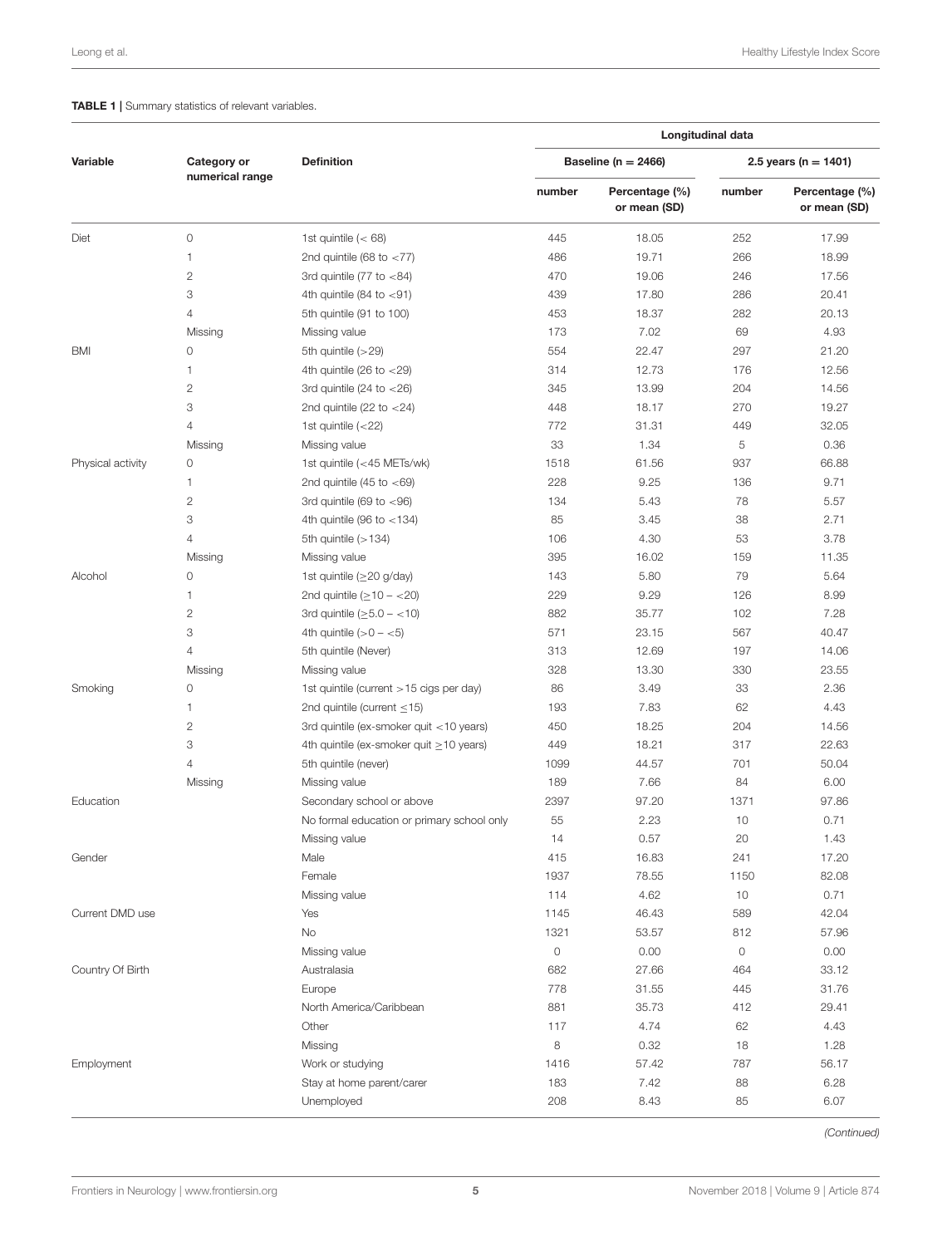#### TABLE 1 | Continued

| Variable                            | Category or<br>numerical range |                                                                         | Longitudinal data |                                |                          |                                |  |
|-------------------------------------|--------------------------------|-------------------------------------------------------------------------|-------------------|--------------------------------|--------------------------|--------------------------------|--|
|                                     |                                | <b>Definition</b>                                                       |                   | Baseline ( $n = 2466$ )        | 2.5 years ( $n = 1401$ ) |                                |  |
|                                     |                                |                                                                         | number            | Percentage (%)<br>or mean (SD) | number                   | Percentage (%)<br>or mean (SD) |  |
|                                     |                                | Retired                                                                 | 647               | 26.24                          | 415                      | 29.62                          |  |
|                                     |                                | Unspecified                                                             | $\overline{2}$    | 0.08                           | 3                        | 0.21                           |  |
|                                     |                                | Missing                                                                 | 10                | 0.41                           | 23                       | 1.64                           |  |
| Disease duration<br>since diagnosis | Range $= 0.14$ to<br>42.68     | Disease duration since diagnosis                                        | 2437              | 8.07 (7.34)                    | 1401                     | 10.24 (7.07)                   |  |
| Age                                 | Range $= 17$ to 82             | Age for longitudinal group                                              | 2428              | 45.69 (10.48)                  | 1401                     | 48.36 (10.50)                  |  |
| <b>MS Severity</b><br>(P-MSSS)      | Range $= 0.42$ to<br>9.98      | MS severity scale calculated with years<br>since symptom onset and PDDS | 2268              | 5.01(2.75)                     | 1352                     | 5.01(2.73)                     |  |
| <b>HLIS</b>                         | Range $= 0$ to 20              | The overall HLIS for longitudinal group                                 | 1913              | 10.15(3.35)                    | 995                      | 10.88 (3.23)                   |  |
| <b>PHC</b>                          | Range $= 0$ to 100             | Physical health composite score for<br>MSQOL-54                         | 2356              | 59.70 (33.27)                  | 1358                     | 60.91 (34.34)                  |  |
| <b>MHC</b>                          | Range $= 0.75$ to<br>100       | Mental health composite score for<br>MSQOL-54                           | 2270              | 66.68 (21.35)                  | 1316                     | 70.34 (20.38)                  |  |

<span id="page-5-0"></span>TABLE 2 | Associations between baseline HLIS with Physical Health Composite and Mental Health Composite.

| <b>Baseline variables</b>        | <b>Physical health composite</b>   |                 |                                       |         | <b>Mental health composite</b>               |         |                                       |         |
|----------------------------------|------------------------------------|-----------------|---------------------------------------|---------|----------------------------------------------|---------|---------------------------------------|---------|
|                                  | Model $1^{\#}$                     |                 | $Model2^{##}$                         |         | Model 1*                                     |         | Model2**                              |         |
|                                  | <b>Mean difference</b><br>(95% CI) | <i>p</i> -value | Mean difference<br>$(95% \text{ Cl})$ | p-value | <b>Mean difference</b><br>$(95% \text{ Cl})$ | p-value | Mean difference<br>$(95% \text{ Cl})$ | p-value |
| <b>HLIS</b>                      | 1.61(0.12, 3.10)                   | 0.03            | 1.68(0.22, 3.15)                      | 0.02    | 3.18(1.69, 4.66)                             | < 0.001 | 2.54 (1.04, 4.04)                     | 0.001   |
| Age                              | $-0.02$ ( $-0.29$ , $-0.11$ )      | < 0.001         | $-0.22$ ( $-0.31$ , $-0.12$ )         | < 0.001 | $-0.10$ ( $-0.19$ , $-0.02$ )                | 0.02    | $-0.05$ ( $-0.14$ , 0.04)             | 0.26    |
| Female gender                    | $0.24 (-2.06, 2.55)$               | 0.84            | $-0.30$ $(-2.72,2.12)$                | 0.81    | $-0.18(-2.47, 2.11)$                         | 0.88    | $0.37 (-2.05, 2.78)$                  | 0.77    |
| Secondary or higher<br>education | $-2.27(-11.51, 6.96)$              | 0.63            | $1.92 (-9.66, 13.50)$                 | 0.75    | $8.67(-1.11, 18.45)$                         | 0.08    | $2.99(-8.48, 14.46)$                  | 0.61    |
| P-MSSS                           | $-1.63$ ( $-2.12$ , $-1.15$ )      | < 0.001         | $-1.48$ ( $-2.00, -0.96$ )            | < 0.001 | $-0.66$ ( $-0.99$ , $-0.33$ )                | < 0.001 | $-0.55$ ( $-0.91$ , $-0.82$ )         | 0.003   |
| DMD use                          | $1.27 (-0.50, 3.03)$               | 0.16            | 2.36(0.48, 4.24)                      | 0.01    | $0.56(-1.18, 2.31)$                          | 0.53    | $0.97 (-0.93, 2.86)$                  | 0.32    |

*#Individual associations adjusted for baseline Physical Health Composite only.*

*##Associations adjusted for the covariates presented in the table and the baseline Physical Health Composite. Complete-case analysis: Physical Health Composite: N* = *1,105.* \**Individual associations adjusted for baseline Mental Health Composite only.*

\*\**Associations adjusted for the covariates presented in the table and the baseline Mental Health Composite. Complete-case analysis: Mental Health Composite: N* = *1,072.*

[\(35,](#page-8-11) [36\)](#page-8-12). Indeed, MS poses significant psychological strains which are often overlooked and undertreated [\(37\)](#page-8-13). The use of HRQOL provides a more sensitive indication of overall wellbeing and enables better disease management. HRQOL has been designated as an important outcome for treatment of chronic diseases by the World Health Organization [\(38\)](#page-8-14). Overall, HRQOL is a valuable measure that is a major outcome for intervention programs to target.

Although potentially difficult to change, most lifestyle risk factors can be modified. Modifiable risk factors such as higher body mass index (BMI), serum lipid profile and smoking have been found to be associated with a more rapid rate of disability progression [\(39,](#page-8-15) [40\)](#page-8-16). Consolidated recent evidence [\(41\)](#page-8-17) highlights the important role of modifiable risk factors and presents opportunities for intervention programs to improve disease management and secondary prevention of MS. It has been shown that common lifestyle risk factors cluster among adults in the general population and this tendency for risk factors to aggregate can have important implications for health promotion [\(42\)](#page-8-18). While for several high-burden diseases such as colorectal cancer and breast cancer, the impact of aggregated lifestyle factors on health outcomes has been explored previously [\(16,](#page-7-11) [17\)](#page-7-12), no study to date has investigated this in people with MS. This research attempts to fill a gap in the MS literature where there is a need for longitudinal studies of people with MS where aggregated modifiable lifestyle risk factors can be explored to provide more informative epidemiological findings and translation to preventive interventions in randomized controlled trials.

#### Limitations

Nonetheless, our findings had several limitations. First, our complete case analyses were based on the assumption that data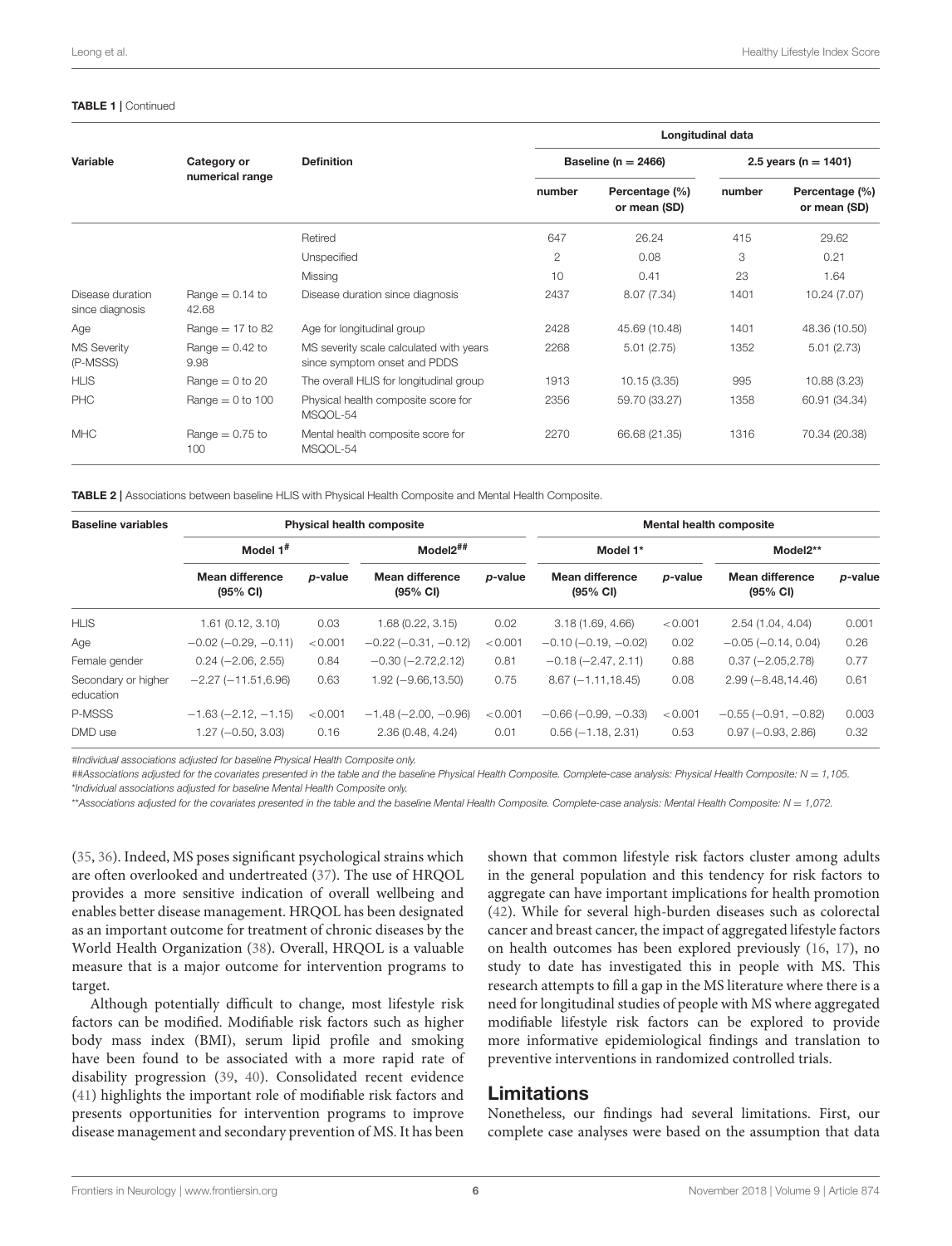were missing completely at random. The comparison of baseline characteristics for those who did not complete to those that completed the follow-up suggested that this may not be a realistic assumption. There seem to be a higher proportion of participants who did not complete the follow-up at relatively lower levels of HLIS (less healthy) (See **[Supplementary Table 1](#page-7-18)**). However, in this study, we lack auxiliary variables—the variables that are highly correlated with the variables with missing values, but are not in the analysis model of interest. In this setting, we are less likely to gain information about the exposure and outcome association from approaches to handling missing values such as multiple imputation, given that the missing values are in our outcome variables [\(43\)](#page-8-19). Imputation approaches can result in biased inference if not carried out appropriately or if the underlying assumptions are not justifiable [\(44\)](#page-8-20). Further, this cohort was recruited through an online methodology which may not reflect health behaviors in the general population of people with MS. For example, differences in health behaviors were identified when comparing our study findings to a survey from the North American Research Committee on Multiple Sclerosis Registry [\(45\)](#page-8-21). Our study participants from both cohorts appeared to be moderately healthy, yet survey results from the registry suggested otherwise [\(45\)](#page-8-21). This could imply disproportionate lifestyle risk factors between respondents and the general population of people with MS. As such, non-response or participation bias limits the generalizability of our findings to the global community of people with MS.

In our sample, those that did not complete the follow-up were more likely to have missing responses at baseline (See **[Supplementary Table 2](#page-7-18)**). This could imply those that were lost to follow-up may have had little interest in health while those completing follow-up may have been more health-conscious. It is possible that the health-conscious respondents were more likely to report healthier lifestyle behaviors. The accuracy of our data may have been affected as all of the responses were self-reported. Although most of the variables were measured with validated tools, the lack of verification regarding diagnosis of participants can still affect, to some extent, the reliability of our data. Some of the variables were also hard to measure. Particularly, when respondents were asked to recall certain information such as dietary habits, the amount of alcohol consumption and duration of physical activity in the past 7 days. In addition, our data may also have been affected by social desirability bias, as the participants may tend to overreport healthier behaviors and underreport detrimental behaviors.

The range of lifestyle behavior measured in the original study was based on existing literature that support the relationships with MS health outcomes. However, due to the limitation of using pre-existing data from the original study, we were unable to include additional or alternative information that could have been relevant to our study. For instance, sodium intake was excluded from the DHQ questionnaire, yet the relationship between consumption of sodium and disease progression in people with MS is unclear. One observational study found positive associations (higher intake in sodium correlated with increased disease activity in people with MS) [\(46\)](#page-8-22) while another found no associations [\(47\)](#page-8-23). The exclusion of sodium intake could have affected the estimated associations in both directions. In addition, the questionnaire assigned margarine use with favorable scoring, for example. Margarine is a source of industrially produced trans fatty acids [\(48\)](#page-8-24) and trans fatty acids have been reported to be associated with up-regulation of proinflammatory cytokines [\(49\)](#page-8-25). As elevation of these cytokines is evident in the involvement of MS disease activity, the favorable scoring for margarine use should be reconsidered when using the DHQ in people with MS [\(50\)](#page-8-26). Consequently, the lack of robustness of the questionnaire; its lack of validation in MS populations; and its applicability across ethnic diversities limit the strength of our findings on the contribution of diet to health outcomes in people with MS.

Similar issues can be found in the assessment of physical activity with HRQOL. It is possible that certain types or intensities of physical activity have different effects in people with different levels of disability. However, the instrument (IPAQ-SF) used to measure physical activity in people with MS lack the relevant measurement of an individual's ability to participate in physical activity, and it cannot be concluded that which form of physical activity is most beneficial to people with MS.

The construction of HLIS also has its limitations. In the HLIS, different lifestyle risk factors were weighted equally. The choice is an imperfect estimation that each lifestyle behavior has equal impact on HRQOL. In addition, for the purpose of this study, we adhered to the original cut-off points whenever possible. The cut-off thresholds for physical activity were predefined from a very large sample ( $n = 242, 918$ ) of menopausal women [\(17\)](#page-7-12). However, the top quintiles of physical activity may not be achievable by the general MS population. This is because the level of physical activity depends on the level of disability, and people with MS are often affected by symptoms such as pain which prevents participation in physical activity [\(51\)](#page-8-27). Finally, former smoking behavior is a past event. This implies that the HLIS has limited power to reflect on the combined impact of modifiable risk factors, but rather, only on lifestyle risk factors.

### Recommendations and Implications

In light of these limitations, several recommendations for future studies can be made. Interviewer-administered 24-h recall in future assessment may be incorporated to measure usual frequency in physical activity, food and fluid intakes. Better validation of the DHQ tool on the MS population or using a more comprehensive tool for the assessment of diet on MS morbidity may also be useful. While having a more comprehensive tool allows better capture on the complexities of lifestyle patterns, it also imposes a burden to survey respondents. In order to reduce drop out or non-response bias, it is important to keep a balance between concise and comprehensive questionnaires. By minimizing these biases, more accurate assessments of lifestyle risk factors may be obtained which can be crucial for advancing the internal validity of the study.

Future studies can also seek to validate the positive associations we have seen in this study on a general population of people with MS. More studies are warranted to investigate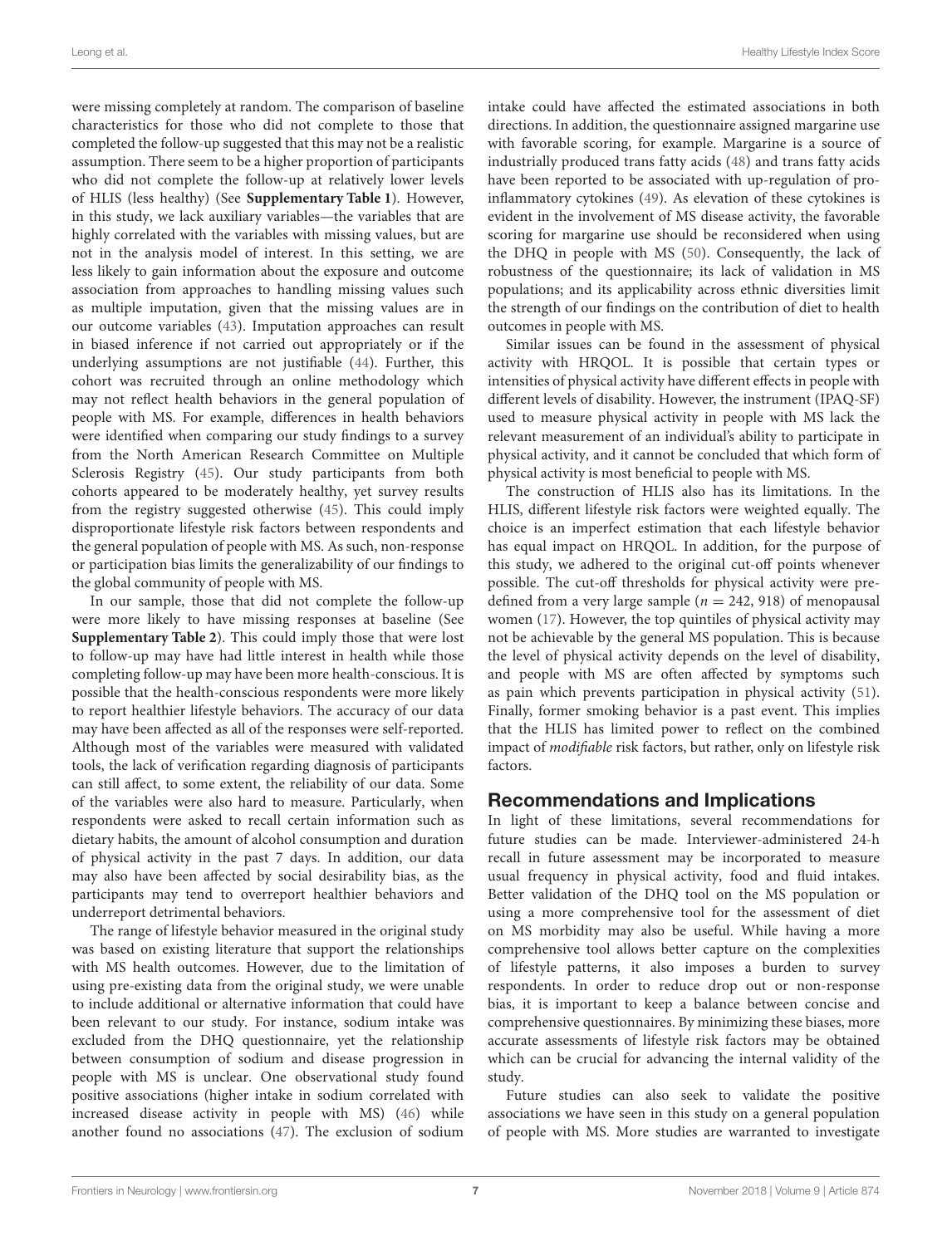the causal relationship between HLIS and HRQOL in people with MS. In particular, randomized controlled trials could be undertaken in order to examine this issue. More studies are also required to understand the underlying biological mechanisms between different lifestyle behaviors, complex interplay between the constructs of HLIS and other variables [\(52\)](#page-8-28) and HRQOL, thereby allowing the examination of potential influence of different weightings in the construction of HLIS.

Nonetheless, this study highlights the importance of lifestyle behaviors on HRQOL in people with MS. This provides opportunities for future targeted lifestyle interventions to improve the morbidity of people with MS.

# **CONCLUSIONS**

Healthier lifestyle behavior is associated with better mental and physical health related quality of life in this longitudinal sample of people with MS. These findings are highlight the importance of health promotion programs to improve chronic disease management in people with MS, as in other chronic diseases.

# **REFERENCES**

- <span id="page-7-0"></span>1. Australian Bureau of Statistics. Multiple Sclerosis [Internet]. (2012) Available online at: [http://www.abs.gov.au/ausstats/abs@.nsf/Lookup/by%20Subject/](http://www.abs.gov.au/ausstats/abs@.nsf/Lookup/by%20Subject/4429.0~2009~Main%20Features~Multiple%20Sclerosis~10018#) [4429.0~2009~Main%20Features~Multiple%20Sclerosis~10018#](http://www.abs.gov.au/ausstats/abs@.nsf/Lookup/by%20Subject/4429.0~2009~Main%20Features~Multiple%20Sclerosis~10018#) (Accessed October 28, 2017).
- <span id="page-7-1"></span>2. Forbes A, While A, Mathes L, Griffiths P. Health problems and health-related quality of life in people with multiple sclerosis. Clin Rehabil. (2006) 20:67–78. doi: [10.1191/0269215506cr880oa](https://doi.org/10.1191/0269215506cr880oa)
- <span id="page-7-2"></span>3. Robertson NP, Fraser M, Deans J, Clayton D, Walker N, Compston DA. Ageadjusted recurrence risks for relatives of patients with multiple sclerosis. Brain (1996) 119:449–55. doi: [10.1093/brain/119.2.449](https://doi.org/10.1093/brain/119.2.449)
- 4. Ascherio A, Munger KL. Environmental risk factors for multiple sclerosis. Part I: the role of infection. Ann Neurol. (2007) 61:288–99. doi: [10.1002/ana.21117](https://doi.org/10.1002/ana.21117)
- 5. Ascherio A, Munger KL. Environmental risk factors for multiple sclerosis. Part II: noninfectious factors. Ann. Neurol. (2007) 61:504–13. doi: [10.1002/ana.21141](https://doi.org/10.1002/ana.21141)
- 6. Hedstrom AK, Olsson T, Alfredsson L. High body mass index before age 20 is associated with increased risk for multiple sclerosis in both men and women. Mult Sclerosis (2012) 18:1334–6. doi: [10.1177/1352458512436596](https://doi.org/10.1177/1352458512436596)
- 7. Gianfrancesco MA, Acuna B, Shen L, Briggs FB, Quach H, Bellesis KH, et al. Obesity during childhood and adolescence increases susceptibility to multiple sclerosis after accounting for established genetic and environmental risk factors. Obes Res Clin. Practice (2014) 8:e435–47. doi: [10.1016/j.orcp.2014.01.002](https://doi.org/10.1016/j.orcp.2014.01.002)
- <span id="page-7-3"></span>8. Hawkes CH. Smoking is a risk factor for multiple sclerosis: a metanalysis. Multiple Sclerosis (2007) 13:610–5. doi: [10.1177/1352458506073501](https://doi.org/10.1177/1352458506073501)
- <span id="page-7-4"></span>9. Marck CH, Hadgkiss E, Weiland T, van der Meer D, Pereira N, Jelinek GA. Physical activity and associated levels of disability and quality of life in people with multiple sclerosis: a large international survey. BMC Neurol. (2014) 14:143. doi: [10.1186/1471-2377-14-143](https://doi.org/10.1186/1471-2377-14-143)
- <span id="page-7-5"></span>10. Hadgkiss E, Jelinek G, Weiland T, Pereira N, Marck C, van der Meer DM. The association of diet with quality of life, disability, and relapse rate in an international sample of people with multiple sclerosis. Nutr Neurosci. (2015) 18:125–36. doi: [10.1179/1476830514Y.0000000117](https://doi.org/10.1179/1476830514Y.0000000117)
- <span id="page-7-6"></span>11. Marck CH, Neate SL, Taylor KL, Weiland TJ, Jelinek GA. Prevalence of comorbidities, overweight and obesity in an international sample of people with multiple sclerosis and associations with modifiable lifestyle factors. PLoS ONE (2016) 11:e0148573. doi: [10.1371/journal.pone.0148573](https://doi.org/10.1371/journal.pone.0148573)

Further research is needed to establish causal relationships as well as predicting changes in HRQOL throughout the course of MS.

# AUTHOR CONTRIBUTIONS

TL is involved in investigation, data curation, data analysis, and writing the original draft. TW and AD are involved in supervision. All authors are involved in the conceptualization, methodology, review, and editing.

### FUNDING

The Neuroepidemiology Unit has been funded by philanthropic grants from Wal Pisciotta, the Horne Family Foundation, and anonymous donors.

### SUPPLEMENTARY MATERIAL

<span id="page-7-18"></span>The Supplementary Material for this article can be found [online at: https://www.frontiersin.org/articles/10.3389/fneur.](https://www.frontiersin.org/articles/10.3389/fneur.2018.00874/full#supplementary-material) 2018.00874/full#supplementary-material

- <span id="page-7-7"></span>12. Weiland TJ, Hadgkiss EJ, Jelinek GA, Pereira NG, Marck CH, van der Meer DM. The association of alcohol consumption and smoking with quality of life, disability and disease activity in an international sample of people with multiple sclerosis. *J Neurol Sci.* (2014) 336:211-9. doi: [10.1016/j.jns.2013.10.046](https://doi.org/10.1016/j.jns.2013.10.046)
- <span id="page-7-8"></span>13. Briggs FB, Gunzler DD, Ontaneda D, Marrie RA. Smokers with MS have greater decrements in quality of life and disability than non-smokers. Multiple Sclerosis (2017) 13:1772–81. doi: [10.1177/1352458516685169](https://doi.org/10.1177/1352458516685169)
- <span id="page-7-9"></span>14. Motl RW, McAuley E, Wynn D, Sandroff B, Suh Y. Physical activity, selfefficacy, and health-related quality of life in persons with multiple sclerosis: analysis of associations between individual-level changes over one year. Quality Life Res. (2013) 22:253–61. doi: [10.1007/s11136-012-0149-z](https://doi.org/10.1007/s11136-012-0149-z)
- <span id="page-7-10"></span>15. Yadav V, Marracci G, Kim E, Spain R, Cameron M, Overs S, et al. Lowfat, plant-based diet in multiple sclerosis: a randomized controlled trial. Multiple Sclerosis Related Disorders [\(2016\) 9:80–90. doi: 10.1016/j.msard.2016.](https://doi.org/10.1016/j.msard.2016.07.001) 07.001
- <span id="page-7-11"></span>16. Aleksandrova K, Pischon T, Jenab M, Bueno-de-Mesquita HB, Fedirko V, Norat T, et al. Combined impact of healthy lifestyle factors on colorectal cancer: a large European cohort study. BMC Med. (2014) 12:168. doi: [10.1186/s12916-014-0168-4](https://doi.org/10.1186/s12916-014-0168-4)
- <span id="page-7-12"></span>17. McKenzie F, Ferrari P, Freisling H, Chajes V, Rinaldi S, Batlle Jd, et al. Healthy lifestyle and risk of breast cancer among postmenopausal women in the European prospective investigation into cancer and nutrition cohort study. Int J Cancer (2015) 136:2640–8. doi: [10.1002/ijc.29315](https://doi.org/10.1002/ijc.29315)
- <span id="page-7-13"></span>18. Hadgkiss EJ, Jelinek GA, Weiland TJ, Pereira NG, Marck CH, van derMeer DM. Methodology of an international study of people with multiple sclerosis recruited through Web 2.0 platforms: demographics, lifestyle, and disease characteristics. Neurol Res Int. (2013) 2013:1–12. doi: [10.1155/2013/580596](https://doi.org/10.1155/2013/580596)
- <span id="page-7-14"></span>19. Kister I, Chamot E, Salter Ar, Cutter Gr, Bacon Te, Herbert J. Disability in multiple sclerosis: a reference for patients and clinicians. Neurology (2013) 80:1018–24. doi: [10.1212/WNL.0b013e3182872855](https://doi.org/10.1212/WNL.0b013e3182872855)
- <span id="page-7-15"></span>20. Learmonth YC, Motl RW, Sandroff BM, Pula JH, Cadavid D. Validation of patient determined disease steps (PDDS) scale scores in persons with multiple sclerosis. BMC Neurol. (2013) 13:37. doi: [10.1186/1471-2377-13-37](https://doi.org/10.1186/1471-2377-13-37)
- <span id="page-7-16"></span>21. McKellar S, Horsley P, Chambers R, Pullen M, Vandersee P, Clarke C, et al. Development of the diet habits questionnaire for use in cardiac rehabilitation. Austral J Primary Health (2008) 14:43–7. doi: [10.1071/PY08035](https://doi.org/10.1071/PY08035)
- <span id="page-7-17"></span>22. Craig CL, Marshall AL, Sjostrom M, Bauman A, Booth ML, Ainsworth BE, et al. International physical activity questionnaire: 12-country